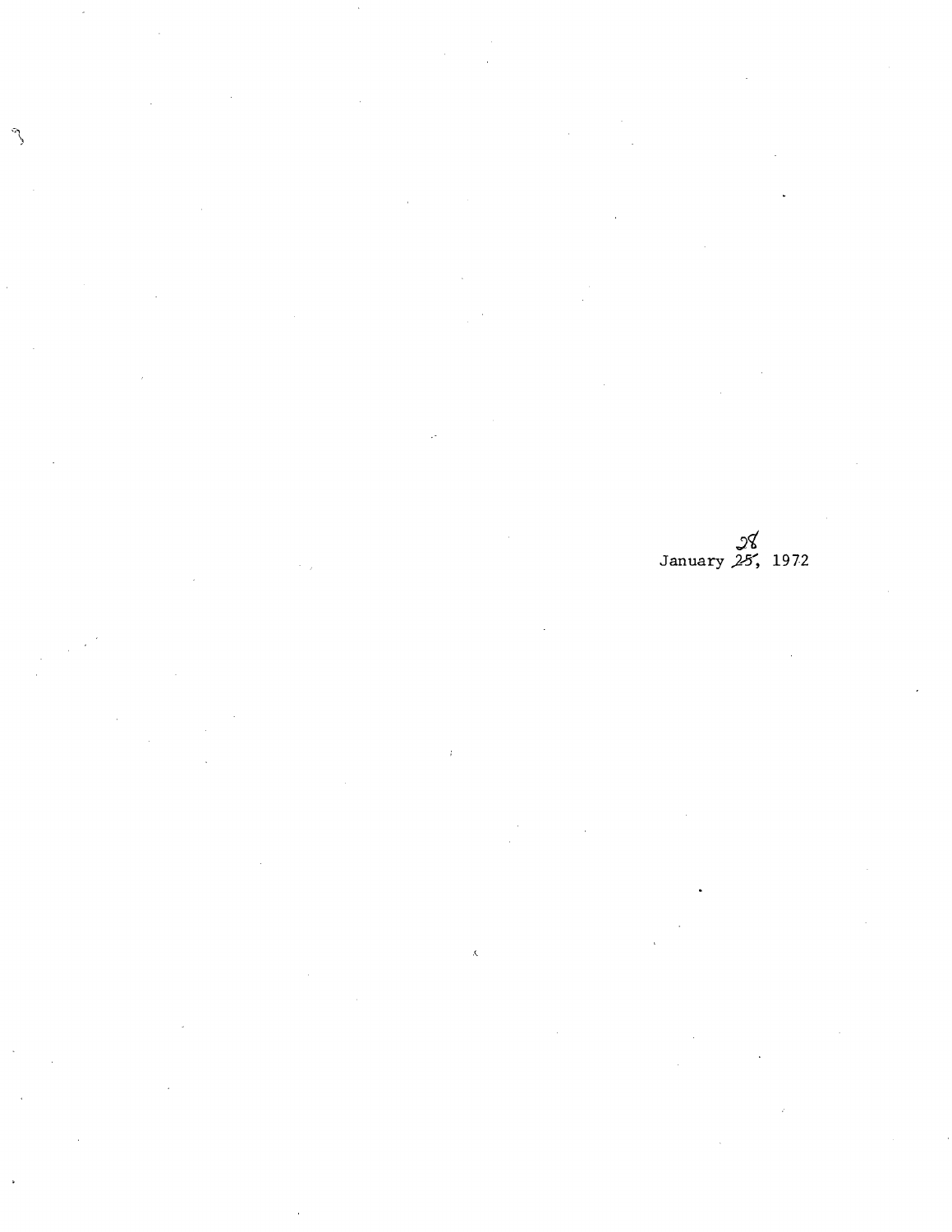#### **<sup>1</sup>THE UNIVERSITY OF MANITOBA**

# **Inter-Departmental Correspondence**

#### **DATE** January 24, 1972

## TO ALL SCIENCE EXECUTIVE MEMBERS

FROM G. Richardson, Secretary - Executive Committee

SUBJECT:

I.

A special meeting of the Science Executive Committee has been called for Friday, January 28, 1972 at 2:40 p.m. in the Conference Room, 250 Allen Building.

The item for discussion will be the remainder of the B.Sc. (Gen.) Report not completed at the last special Faculty Council meeting. This includes items 6, 7, 8, 9, 10, and 11. Additional copies of the report can be obtained from the Secretary.

GR : wac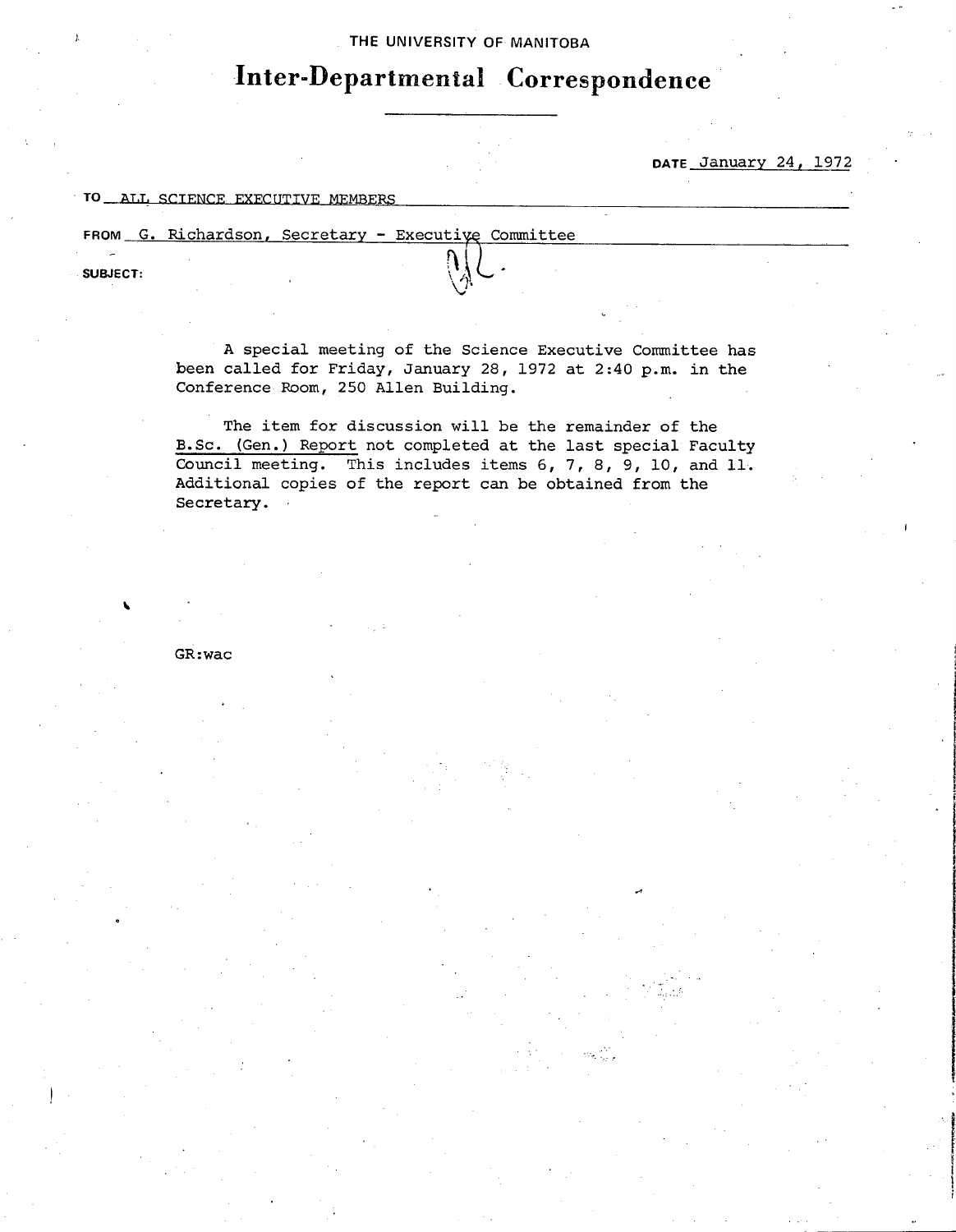#### February 4, 1972

Minutes of the special Executive Committee meeting held on Friday, January 25, 1972 at 2:40 p.m. in the Faculty Conference Room, 250 Allen Building.

Members Present: Dean R. D. *Connor,* Chairman; Drs. J. Reid, G. Losey, G. Woods, J. Svenne, J. Eales, G. Dunn, P. K. Isaac, I Cooke, J. Vail, Mr. Sutherland. (11) G. Richardson, Secretary. Regrets: Dr. M. Kettner

The Chairman explained that it was his hope that by having the Executive Committee comment on the remaining items of the B.Sc. (Gen.) Report, (viz. Items VI, VII, VIII, Ix, x, and XI) and forward their comment6 to the next Faculty Council meeting, that this would speed up Council's final decision on the report.

He noted that at the two special meetings of Faculty Council, discussion of this report had resulted in decisions on only the first five items. In addition to this, the Chairman stated that the remainder of the report was somewhat more 'operational' in content and did lend itself to Council's acceptance of this Committee's recommendations.

The Chairman asked Dean Cooke to speak to the report.

#### Item VI Science Requirement

Dean Cooke began by listing the courses that satisfy the current Science requirement. He indicated that his committee was not unanimous in its proposaL that the requirement be removed. He himself, as Chairman of the Committee, had had his own opinions as to what the requirements should be. With the Committee's concurrence he outlined his own proposal:

Science requirement would be increased to: one course from Mathematics, Statistics, Computer Science or Applied Mathematics, one course from Physics or Chemistry, one course from the Biological Sciences or Earth Science.

... 2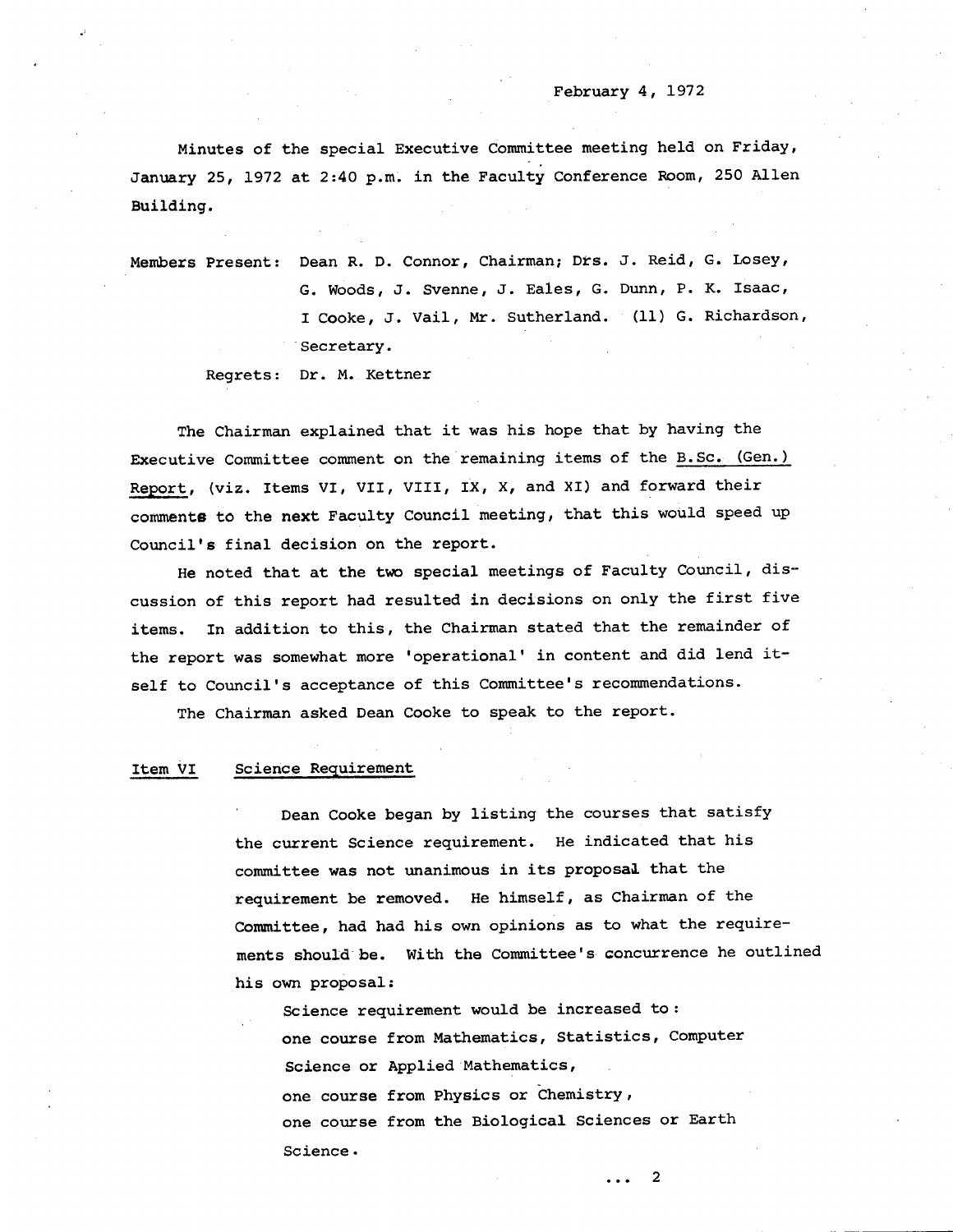Professor Wood's opinion was that the requirement to take experimentally based courses as a good one and he would favour students majoring in Mathematics to do this. Dr. Svenne pointed out that in the past when we had an Arts requirement, it ensured a good cross section of courses for the general student, but now with this requirement gone he would favour retention of the Science Requirement. Dr. Vail maintained that the retention of this requirement was contrary to the objective of the report, which was to allow for maximum flexibility in the general program. The Chairman agreed that the objective of the report was to provide maximum flexibility, but, he stated, that in addition to ensuring breadth, certain minimum requirements were necessary, the degree,was, after all, a "General Degree".

-2-

Dr. Svenne proposed that this item be referred to Faculty Council with a list of all possible alternatives. Dean Cooke agreed and added that the final decision would be made by Council in any case, regardless of the Executive Committee's recommendation.

It was moved by Reid (Losey):

## "that Item VI be presented to Faculty Council with a list of alternatives."

#### Carried

#### Unanimous

The list of alternatives to be presented to Council would be the following:

- 1. Acceptance of Item VI viz. that the requirement be removed.
- 2. Retention of the present Science requirement.
- Modify the present requirement to require one experimentally based course.
- 4. Modify the present requirement to one experimentally based course plus one Mathematics course.
- 5. Modify the present requirement to require one course from the Biological Sciences or Earth Science; one course from Mathematics, Statistics, Computer Science or Applied Mathematics; and one course from Physics or Chemistry.

3  $\ddotsc$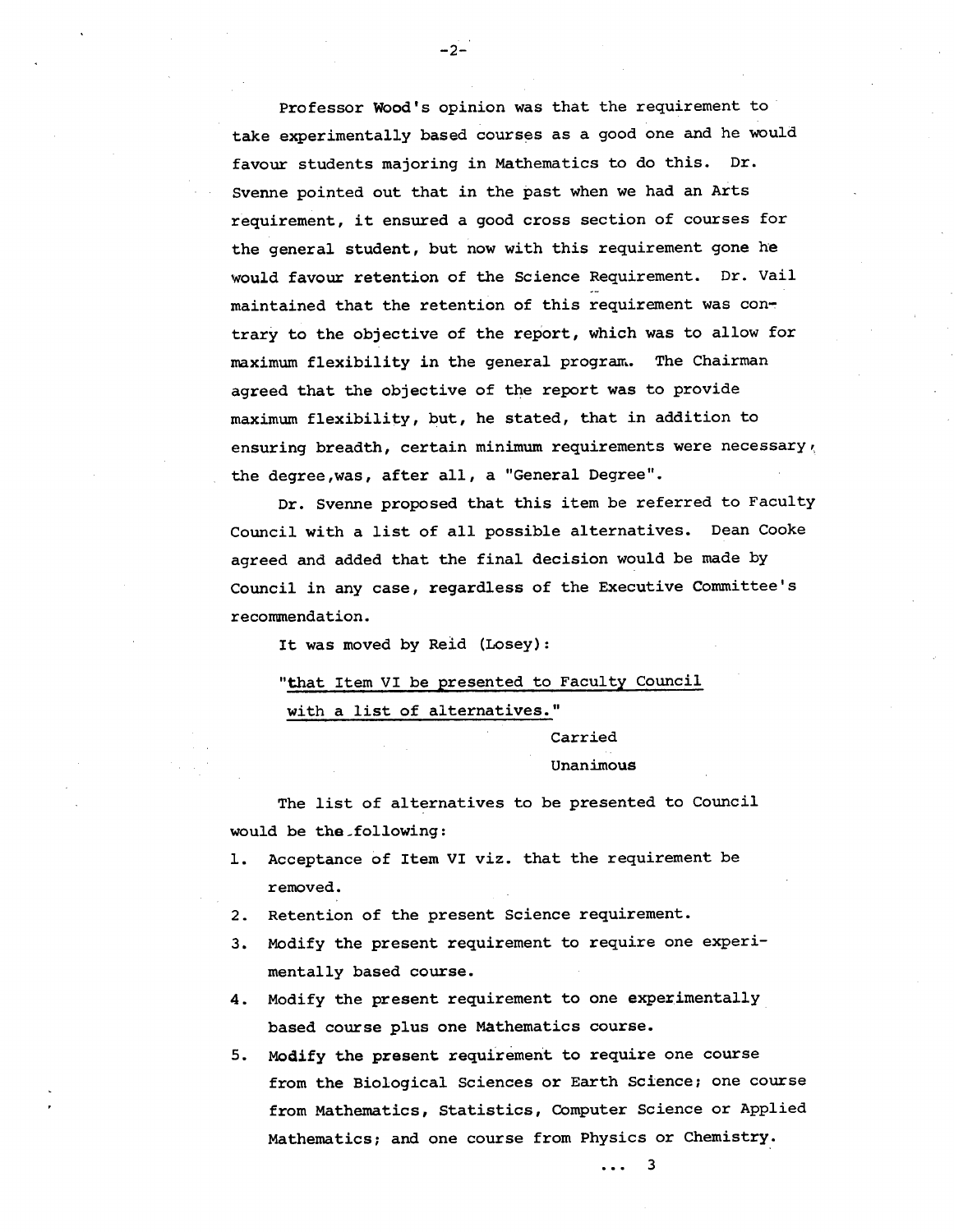Some discussion followed to consider the suggestion that a mail ballot be called for Item VI. The reason behind this was that it would give every Faculty member a chance to vote on what was considered a very basic and important issue. It was also suggested that because of the importance of this report, cancellation of classes in Science would be appropriate in order that all Faculty members might attend and vote. A third proposal was also suggested, viz, that the report be rewritten with all the changes and modifications, sent to each Faculty member and voted on as a package by mail ballot.

-3-

After much discussion it was pointed out by Dean Isaac that should Faculty Council get into the habit of requesting mail ballots on important issues, the regular Council meetings would become meetings for "unimportant" matters. It was moved by Reid (Wood):

"that the Executive Committee recommend to Faculty Council that Item VI be put to a mail ballot for, approval."

> Defeated 2 in Favour

#### Item VII Minimum Science Content

No discussion of this item ensued and it was passed on to Faculty Council without comment.

#### Item VIII Limit to Concentration

Further explanation of this recommendation was requested. Dean Cooke explained that the five courses must be outside the major department(s) and must not be any of the specific ancillary courses. They could, however, be other courses in the department from which the ancillary courses were chosen.

With this explanation the item was passed onto Faculty Council without comment.

#### Item IX General Performance Level